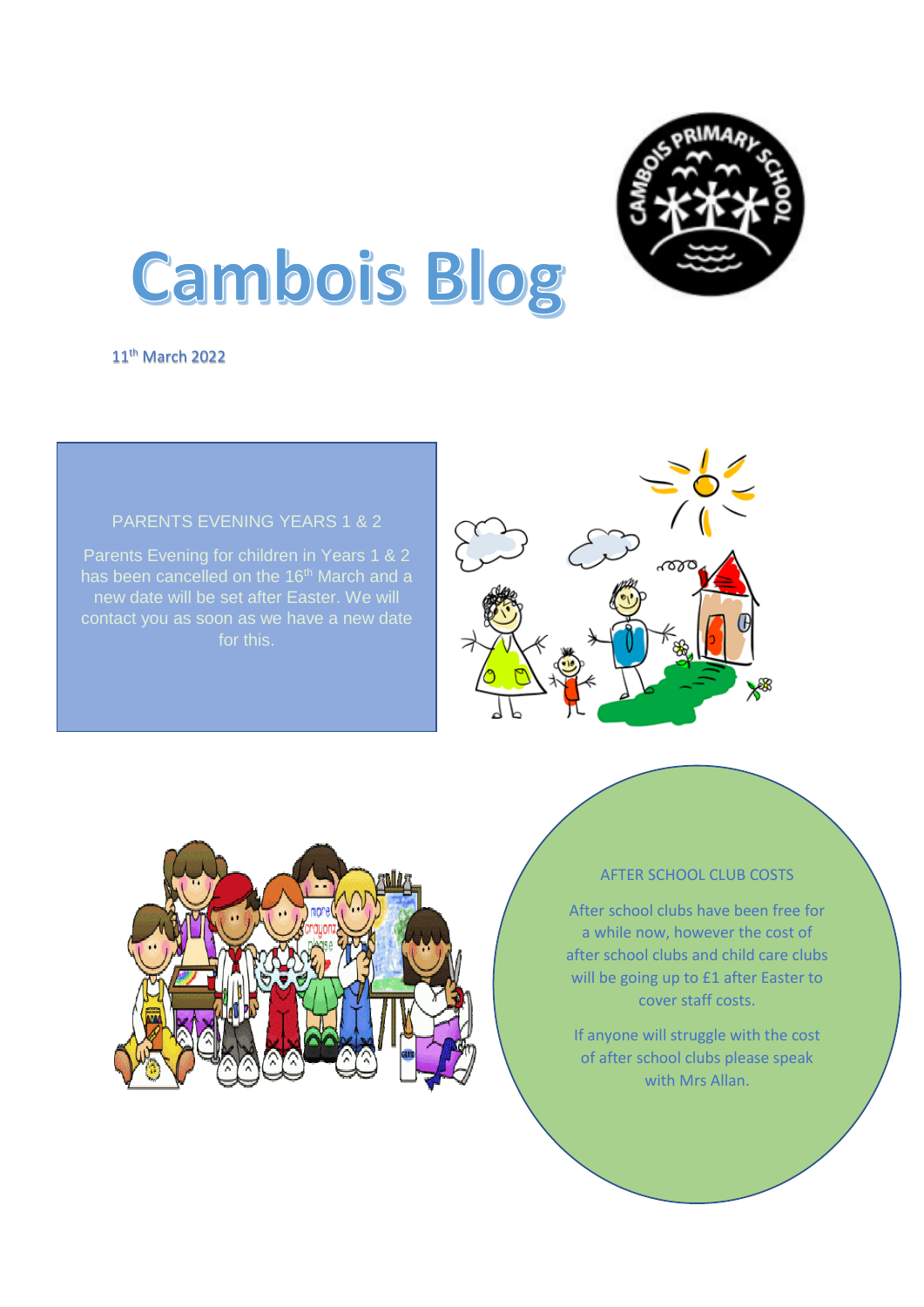## STORY SACKS COURSE

A reminder to all parents that we have a Story Sacks Course every Wednesday 1:00pm until 3:00pm. This is a fantastic course to take part in and we look forward to seeing more parents taking part.





#### TOILET TRAINING COURSE

A reminder to parents that we have a nurse attending school every Thursday afternoon 1:00pm to 3:00pm to provide support with toilet training. If you wish to sign up to this course please email to confirm your place. This course will be available for the next three weeks.

#### PARKING AND SPEED AWARENESS

Would all parents/carers please ensure they abide by the speed limit when entering and leaving the school. This is becoming an increasing problem and jeopardises the safety of everyone.

Please also park in a safe space and not directly outside of the school. Please also follow the one-way system imposed.

Many thanks

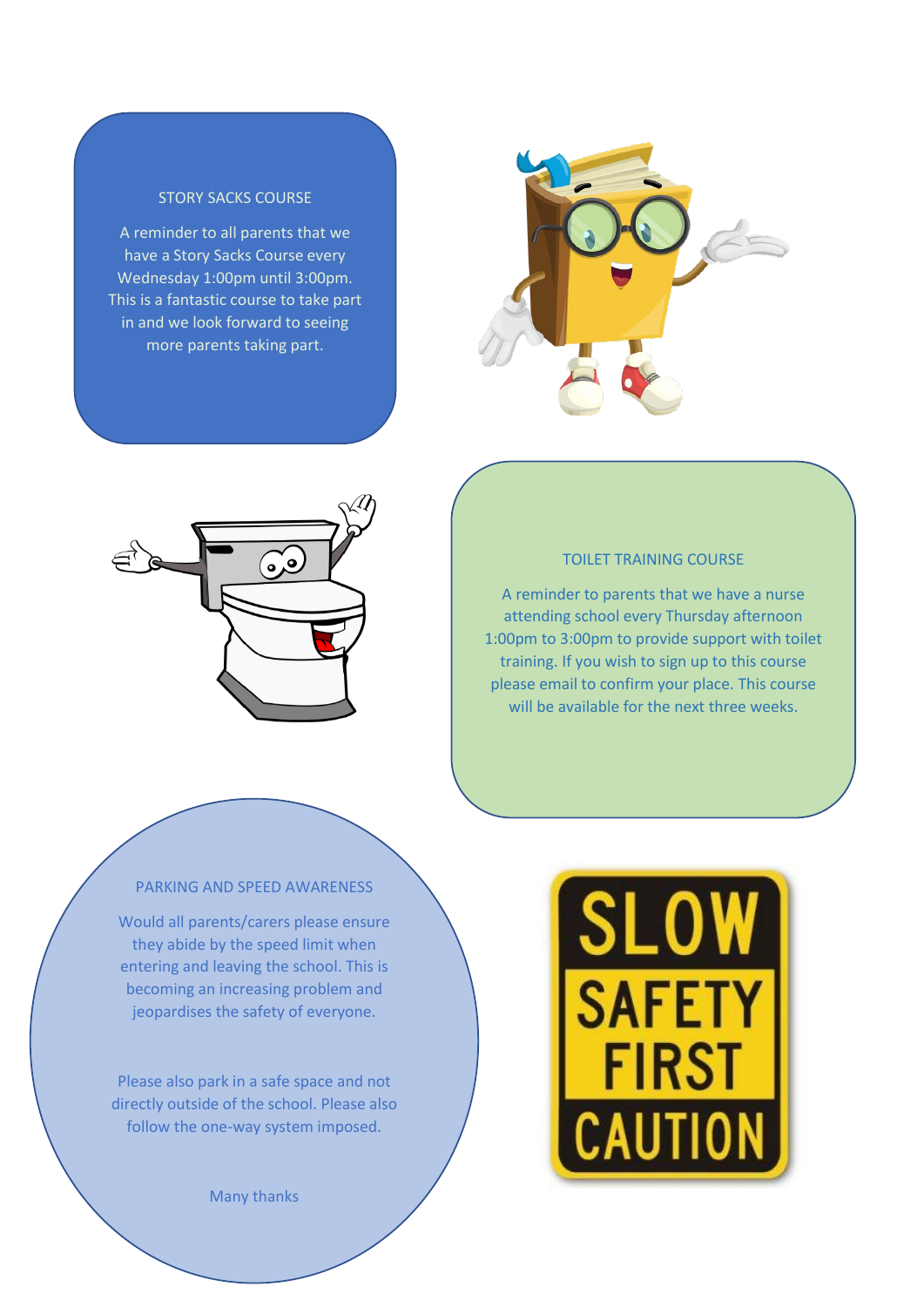#### PARENT COURSES

We are delighted to inform you that after meeting with Cedarwood Trust we will be running some more amazing courses in school. All of the courses will be free and provide a level 2 qualification.

The first course which will take place is Challenging Behaviour. The first session will start on Tuesday 22<sup>nd</sup> March 12:00pm until 3:00pm. The Second session will take place on Tuesday 29<sup>th</sup> March 1:00pm until 3:00pm.

The Second Course will be Mental Health and Wellbeing. The first session will take place on Tuesday 19<sup>th</sup> April 12:00pm until 3:00pm. The second session will take place on Tuesday 26<sup>th</sup> April 1:00pm until 3:00pm

Other courses which they could offer are as follows:-

- Autism
- Safeguarding for Adults
- Safeguarding for Children
- Working in the Care Sector
- Health and Safety
- Diet and Nutrition

Let us know which you would like to see. The courses are open to any parents, carers or community members. Kindly contact us to book your space. We look forward to seeing you there.